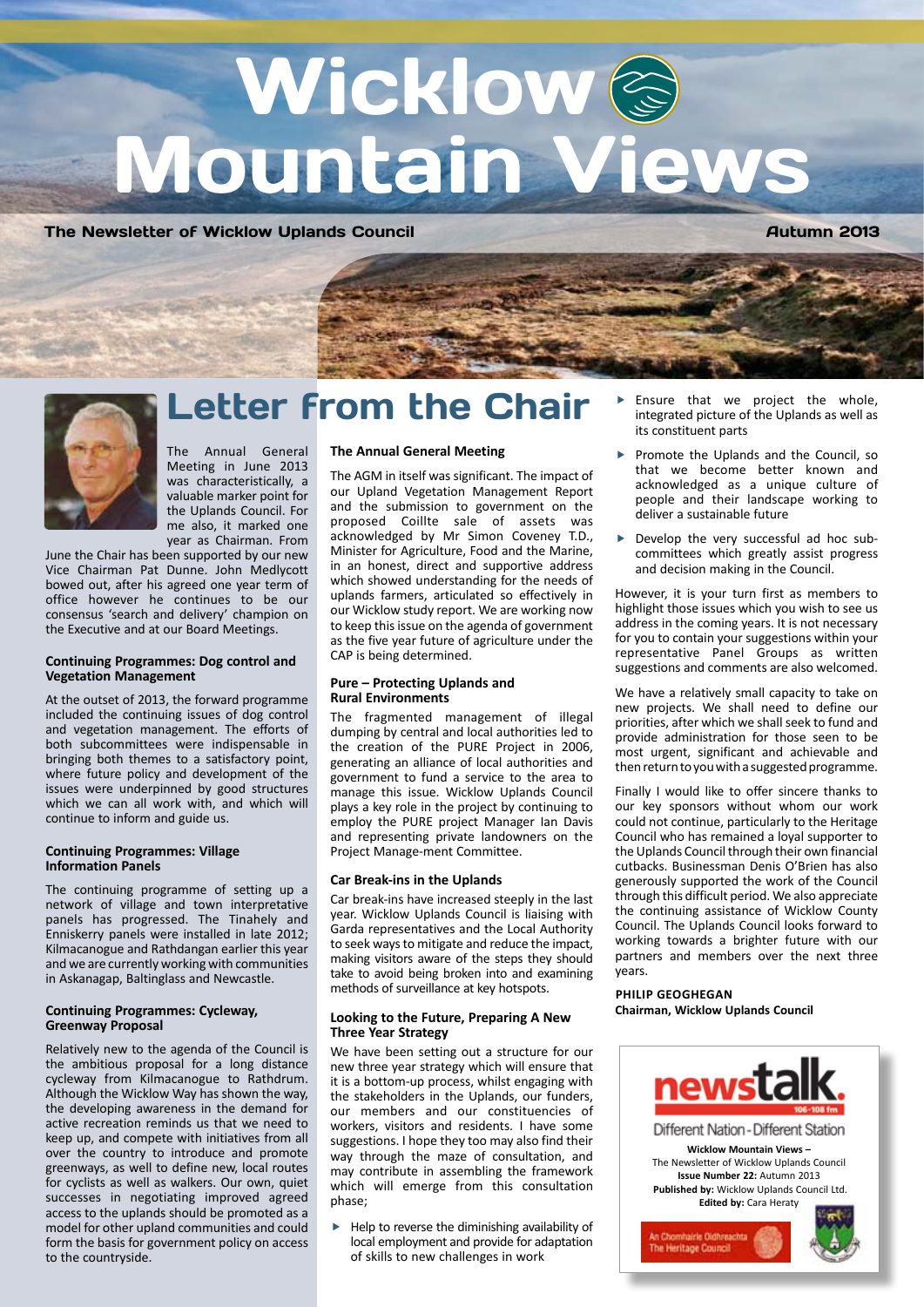### Heritage Week 2013 - Hidden History Walk



*Walkers gather at the ancient ruin of Castlekevin near Annamoe*

On Sunday 18th August a group of about 40 people gathered in Roundwood for a heritage week walk organised by the Wicklow uplands Council and the Roundwood Historical and Folklore Society. The group were all kindly transported by minibus to Castlekevin near Annamoe by Sean Byrne and Gerry O'Toole. Here Martin Timmons, Cathal Mac Oireachtaigh and John Medlycott, the guides for the walk, enthralled participants with their informed comments. Martin outlined the story of the ancient ruin of Castlekevin, a motte and bailey castle which dates back to the coming of the Normans to Ireland. Its name came about after 1216. This fortress was to defend the area against attack by the O'Byrne and O'Toole clans. Having visited the overgrown ruins, the group turned their attention to the area that was formerly the Caslekevin Marsh which was drained in the 1950's.

The next stop was at the gate of the Castlekevin Estate now the property of Daniel Day Lewis and then over a small bridge beside the memorial stone for Andrew Thomas who was killed in 1798. A little further along, the route passed the old Annamoe Rectory where John Borman now lives. At the Annamoe stop the walk guides gave some interesting details on the history of the Annamoe Mill where Lawrence Sterne spent part of his childhood and claimed he was nearly drowned in the mill race. The group then walked on along the main road until they reached the 'Minister's Well' and then diverted

along the old road to Roundwood which was replaced in the 1790s. The contentious dispute about the building of the new road whose engineer was Joseph Holt was explained at a short stop just outside 'Uplands'. The group then walked along the old road and everyone was charmed by the views across the valley to the mountains.

On arrival at Derralossary Church, the indefatigable guides provided many interesting details on the history of this ancient site and told of its connections with the monastery at Glendalough. This is also the burial place of the notorious landlord Hugo of the Glendalough Estate and also of several members of the Barton and Childers families, including the late President Erskine Childers.

The group walked on up the old road towards Roundwood and stopped at the site of the eighteenth century Charter School. Here the guides recounted the work of John 'Pestalozzi' Synge of Roundwood Park who brought revolutionary ideas about early childhood education to the English speaking world. Eventually and after a splendid afternoon's ramble the group ended back where they started at the WUC office in Roundwood. Great thanks are due to Cara who arranged the outing and to the three local historian guides.

**John Medlycott, WUC Director** 



### Recruiting for the Position of Temporary Co-ordinator

Applications are currently being sought for the temporary (maternity leave) position of Co-ordinator of Wicklow Uplands Council commencing in mid-February 2014. The Council works for the sustainable use and enjoyment of the local landscape in partnership with those who live work and recreate there. Approaches used by the Council include co-operation, consensus, partnership and the development of projects that bring value to the area.

The Council are seeking to recruit a part-time Co-ordinator for an initial six month contract. The Co-ordinator will be responsible for the overall operations of the Council including: executive functions, day management and implementation of the strategic and other work plans. The post is based at the Council's office in Roundwood, Co. Wicklow and involves some work outside normal office hours.

Essentially, the Council is seeking an energetic person who can breathe further vision and perspective into the organisation, thereby building on its convincing record of achievements as a voice for the Wicklow uplands. Candidates must have experience in the management of community/voluntary based organisations, strategic planning, working with statutory agencies and developing and delivering successful funding applications. Experience of the Wicklow Uplands, sustainable development, countryside/recreational management, trail planning and design and a relevant third level qualification is desirable.

Applications must be submitted to info@wicklowuplands.ie no later than **5pm on Monday 11th November 2013** and should include current Curriculum Vitae and cover letter. A full job description is available on request.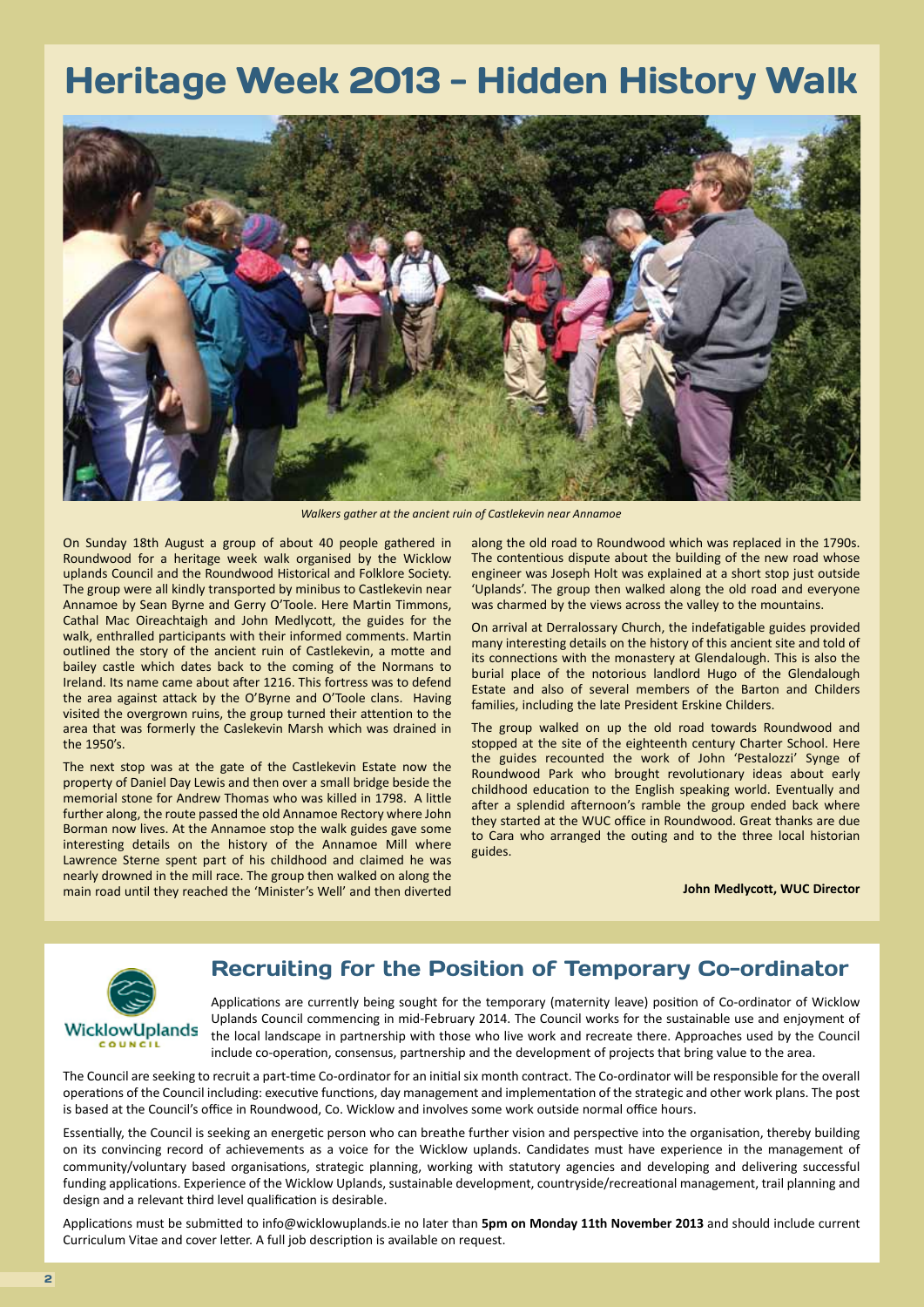## A One Stop Shop for **Walking** in Wicklow

Wicklow County Tourism is launching a new section on its website dedicated to walks in Wicklow. The link to the walks section of the website is: http://visitwicklow.ie/ category/walks-in-wicklow/.

All marked walks in Wicklow have been categorised by length, difficulty, type and location. County Wicklow has more than 50 walks including the 7 stages of the Wicklow Way, Coillte forest walks and walks around Glendalough and Tinahely. The information on each walk has been standardised and contains a route description and image as well as information on walk length, difficulty, terrain and location. Each walk has a free downloadable and printable map. This project was 75% financed by County Wicklow Partnership.

Commenting on the launch of the new walks section of the website, Chairman of Wicklow County Tourism, Cllr. Tom Fortune noted 'Wicklow County Tourism has come up with a fantastic platform for information on walks in Wicklow. We truly hope that this initiative will not only attract new visitors to come and experience the variety of walks in our beautiful county, but will also divert visitors to lesser known Wicklow trails and ease the congestion at traditional walking locations such as Glendalough.'

Ronan Mullen from The Adventure Agency gathered all the data for the various walks and advises 'This is by far the largest repository of walks in the country. There's something here for everyone from families to those wanting to push their limits. The layout of the site makes it extremely easy to search through the walks and find the perfect one for you. Best of all there are free maps to download with loads of information on the routes. Special attention should be drawn to the free maps of the Wicklow Way; nowhere else can you get maps like these for free.'

Wicklow Uplands Council is also working with Wicklow County Tourism to create virtual heritage trails for Wicklow's towns and villages on the community pages of www.visitwicklow.ie. They are using information on local natural and built heritage gathered by communities through the Wicklow Uplands Council village interpretative panel project. This will further add to the visitor experience and encourage visitors to experience and enjoy Wicklow's rich local heritage.

For further information please contact Fred Verdier at 0404 20070 or email fred@visitwicklow.ie

**Fred Verdier, Manager, Wicklow County Tourism**



*Lough Tay: Walkers along the Wicklow Way*

### **Walks in Wicklow**

County Wicklow is blessed with some of Ireland's most beautiful landscapes from coastal beaches and cliffs to hills and mountains. It is no wonder that it is also one of Ireland's best Walking destinations.

**Browse By Category** 



#### **www.visitwicklow.ie**

**Wicklow-Walks-QR: Scan this QR code with your smartphone to access the walks.**





*Lug-Walk: Walkers enjoying the Wicklow Mountains*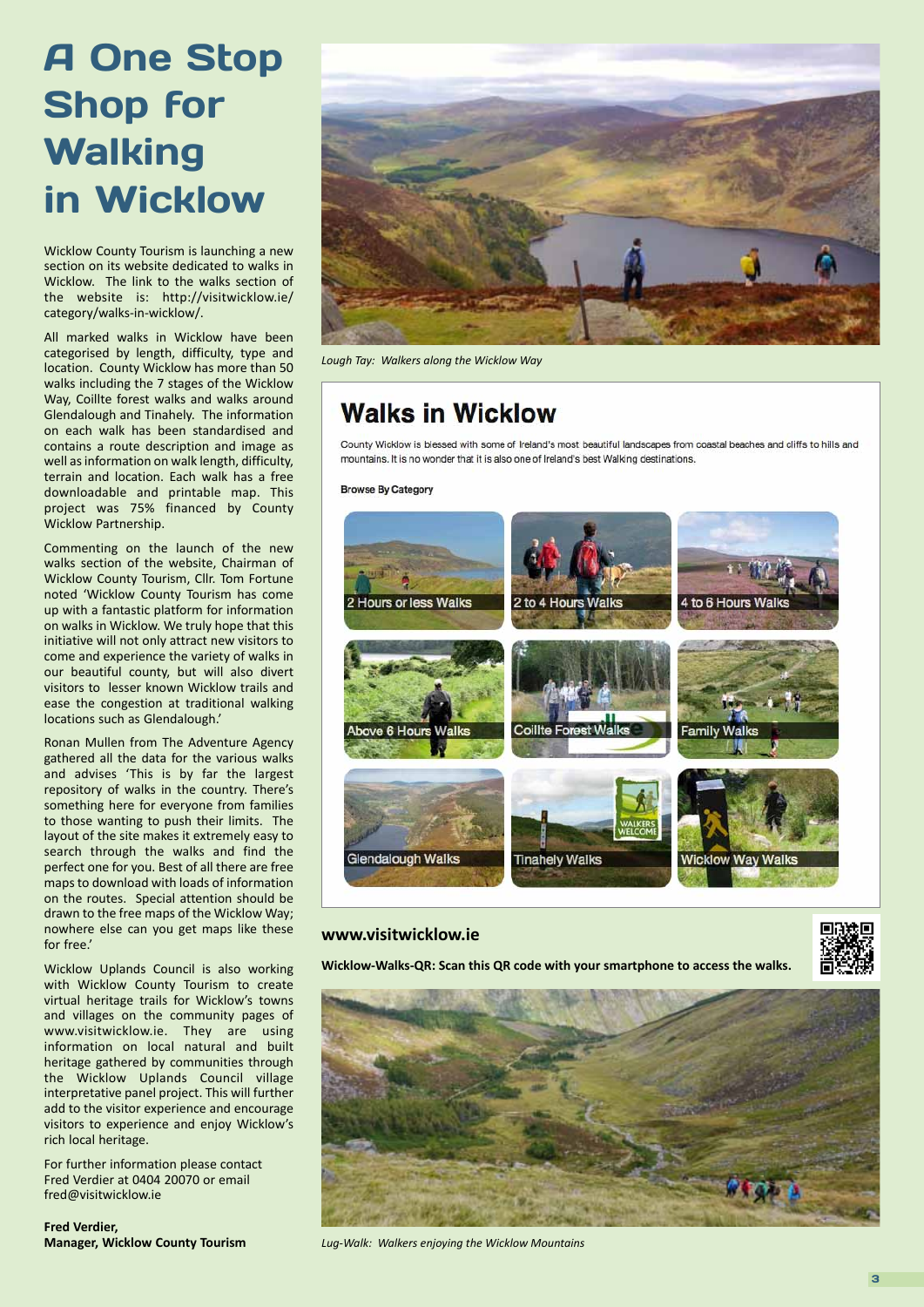

### **Protecting Upland and Rural** Environments



The PURE project is a partnership project and the first of its kind in Ireland which incorporates statutory and non-statutory organisations including: Wicklow County Council, Dun Laoghaire Rathdown County Council, South Dublin County Council, Coillte, National Parks & Wildlife Service and the Wicklow Uplands Council. The project was established in 2006 to combat illegal dumping/fly-tipping in the Wicklow/Dublin Uplands and is funded by the Department of Environment Community and Local Government. Since its establishment the lo-call-phone-line 1850 365 121 and the PURE office, have received over 6,200 reports of illegal dumping resulting in the collection over 6,000 individual dumping sites and the removal of approximately 2,100 tonnes of rubbish from the landscape. Wicklow Uplands Council plays an important role in the project by representing the interests of private landowners and administering the project account. It also plays a key role by employing the Project Manager, Ian Davis.

#### **The PURE Mile Competition**

The PURE Mile Competition encourages communities in Wicklow to keep a mile stretch of road (approx. 1.6 km), and the immediate environment litter/rubbish free and so far over 44 communities and local groups have taken part. For the past nine months throughout Wicklow, 14 communities have been extremely busy taking part in regular litter picks and cleanups, researching information about their local wild flowers, plants and trees, animals, built heritage and local history and folklore.

The competition awards night took place on 11th September in The Brooklodge Hotel in Aughrim with over 150 people in attendance. Awards and certificates were presented by Mr. Fergus O' Dowd, T. D., Minister of State, Department of Environment, Community and Local Government and Cathaoirleach Jimmy O' Shaughnessy. Minister O' Dowd paid tribute to all of the groups and communities who took part in this year's competition and noted 'that problems such as litter would be significantly reduced if everyone followed the example of civic leadership shown by the people here tonight.' There were 7 awards presented with cash prizes totalling €3,250 presented by Minister O' Dowd and Cathaoirleach Jimmy O' Shaughnessy.

| <b>Award</b>                       | <b>Community</b>                            | <b>Prize Awarded</b> |
|------------------------------------|---------------------------------------------|----------------------|
| <b>Best PURE Mile</b>              | Ballinamanogue/<br><b>Mullins PURE Mile</b> | €1,000               |
| <b>Special Mention Award</b>       | <b>Castletimon PURE Mile</b>                | €750                 |
| <b>Best Litter Free Mile Award</b> | <b>Ashford PURE Mile</b>                    | €250                 |
| <b>Best Community Effort</b>       | <b>Annacurra PURE Mile</b>                  | €250                 |
| <b>Best Education</b>              | Knockananna PURE Mile                       | €250                 |
| <b>Best Natural Heritage Award</b> | <b>Macreddin PURE Mile</b>                  | €250                 |
| <b>Best Cultural Heritage</b>      | <b>Blessington PURE Mile</b>                | €250                 |

PURE is now inviting all groups and communities living in rural areas, including past entries, to participate and register for the 2014 competition. Application forms and information packs can be requested by emailing info@PUREproject.ie, by phoning PURE on 0404 45547 or downloading from www.PUREproject.ie/the-PURE-mile. The deadline for applications is on or before **20th December 2013.**

#### **PURE Animation**

2013 has also been a very busy year for PURE with their extremely successful secondary school training programme, PURE ANIMATION. This two week environmental/animation training programme introduces teenage students to important environmental issues that are related to The PURE Project including: illegal dumping, litter, fly-tipping, recycling and pollution, all done through the medium of animation. With the guidance of professional animators the students learn how to produce, direct and create their own short animated films.

So far this programme has produced 16 short animated films and PURE is delighted to announce that the short film 'Bog Standard' recently won Best Film in the Under 18's Category at the 2013 Blackrock Animation Film Festival. Participants involved in the creation of 'Bog Standard' were presented with a trophy by Will Becher from Aardmann Studios, the creators of Wallace and Gromit and Shaun the Sheep fame. Bog Standard tells the story of business man Shady Tony and his unfortunate awaking of an angry ancient bog body when Shady and his crew are breaking ground for a new landfill site. Unhappy with the intrusion on his ancient slumber Bog Man takes matters into his own hands and wreaks havoc and revenge.

Many of the PURE Short Animations have screened at both national and international film festivals and the project looks forward to further screenings in the future. All PURE Short Animations are available to view on http://www.PUREproject.ie/what-we-do/PURE-animation-movies/.

#### **New PURE App for Mobile Phones**

2013 also saw the launch of the EPA's new app to report illegal dumping. This new app makes it easier for people to report any incident of dumping or litter and it's a great addition to the lo-call phone line, 1850 365 121. All reports will arrive at the PURE project office for investigation and response. The App can be ddownloaded from the iTunes App Store (search iTunes for: 'See it Say it'). For further information visit: www.PUREproject.ie

#### **Ian Davis, PURE Project Manager**

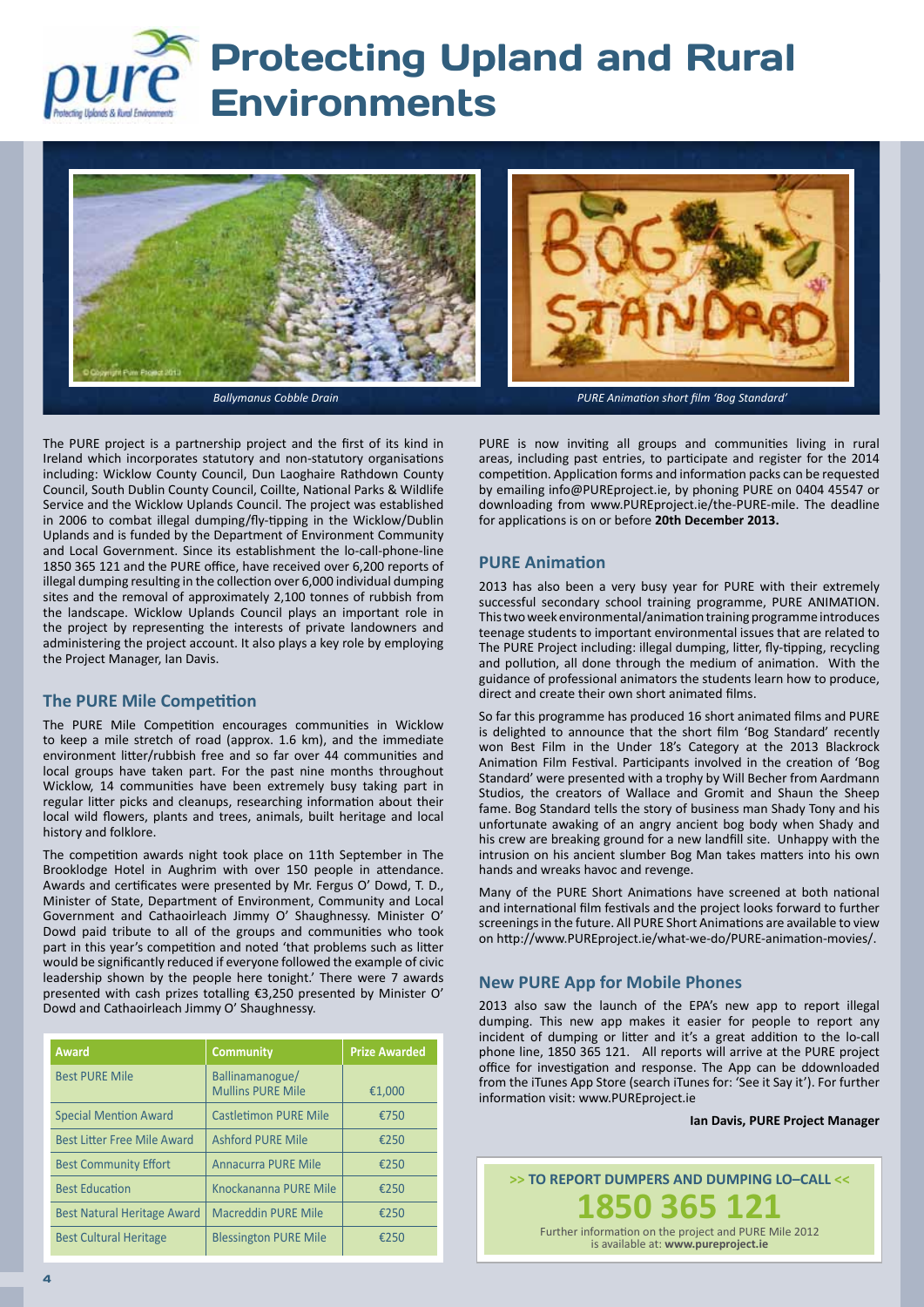### Best Management of Upland Habitats through Farming

Over the past two years Wicklow Uplands Council has been working with hill farmers, the National Parks and Wildlife Service, Teagasc and the Irish Uplands Forum to identify a way forward to best manage upland vegetation with the help of upland farmers. With LEADER funding support from County Wicklow Partnership, they commissioned 'A Study to Identify Best Management of Upland Habitats in Co. Wicklow', which was launched in June by Mr Simon Coveney T.D., Minister for Agriculture Food and the Marine, at the Wicklow Uplands Council AGM. The Minster noted the serious decline in upland hill farmers in Wicklow over the past 10 years and the corresponding drop in ewe numbers in upland DEDs. He complimented the Uplands Council on the report and their grassroots approach and noted that the study report was very timely in light of the ongoing review of the Common Agricultural Policy (CAP).

#### **Key Recommendations**

The report highlights the need for:

- Targeted support for upland farmers through an Upland Agrienvironmental Scheme
- The need for the dates for the Irish burning season to be brought back in line with those in the UK and Northern Ireland and supported through an Uplands Scheme as per our neighbouring countries
- The establishment of local burning management groups
- Research on sustainable grazing and the socio-economics of upland farming
- **Practical trials on management techniques to monitor effect on** biodiversity (Study Areas)

The report also contains a detailed specification for a Sustainable Uplands Agri-environmental Scheme (SUAS) which describes the role of farmers, costs and benefits which is based on this two year study. A full copy of the report is available to download at www.wicklowuplands.ie/projects.

Following the AGM, a delegation from Wicklow Uplands Council attended the Joint Oireachtas Committee for Agriculture to present the recommendations of the study report. The proposals were very well received and it was a very positive meeting with T.D.s and senators who advised that support was also needed in their local upland areas. The Committee were also very interested in the proposed 'Co-operation Measure' under Article 36 of the Rural Development Programme. This article, which allows for payment of up to 30% of transaction costs, has never been switched on in the Irish context. This could allow top-up payments for additional work required for co-operation on commonages, local burning management groups, local deer management groups and possibly for additional co-operation work required for designated sites. This is all in keeping with the underlying principle of the scheme which is payment for work done or habitat produced. See http:// oireachtasdebates.oireachtas.ie/Debates for further information.



*Minister Simon Coveney launches WUC Study Report at AGM*

#### **Launch of Oireachtas Committee Report on Commonages**

Key recommendations presented to the Joint Oireachtas Committee for Agriculture by Wicklow Uplands Council were included in their report on commonages, namely:

- That provision be made to extend dates for controlled burning and to return them to the dates which operated in Ireland prior to the Wildlife Act 2000, particularly in upland areas, as a means to improve the management of commonages.
- That the management of commonages be promoted through output-driven schemes that take careful account of the insights and requirements of those who own and/or manage commonages.

These recommendations will be debated in the Dáil later in the year and Wicklow Uplands Council encourages upland farmers and stakeholders across the country to lobby their local representatives in this regard.

#### **Stakeholder Workshops on the Review of CAP**

Simultaneously consultation is ongoing with the Department of



Agriculture on the review of CAP and Wicklow Uplands Council is also participating in this process. Pat Dunne, Chair-man of the Vegetation Working Group, and Cara Heraty, WUC Co-ordinator, attended a workshop hosted by the Department of Agriculture in Portlaoise on 17th July 2013. The case for an Upland Agri-Environment Scheme was put forward at the workshop and the key recommendations of the WUC study report included in an official submission on the review.

Wicklow Uplands Council also attended the Teagasc workshop on the review of CAP Pillar II on 4th July and contributed to discussion by identifying the need for an Upland Agri-Environment Scheme. A copy of the study report was also presented to the Teagasc Director of Research, Dr Frank O' Mara.

#### **National Uplands Working Group**

Wicklow Uplands Council is also a member of the National Uplands Consultation Group (facilitated by Mountaineering Ireland) seeking support for an Uplands Agri-Environment Scheme and ensures that the Wicklow perspective is presented. This group is also working closely with the Department of Agriculture and is further developing detailed specifications for an Upland Agri-Environment Scheme. Pat Dunne also sits on the National Upland Working Group representing and providing a voice for upland farmers.

#### **Presentation to IFA National Hill Committee Meeting**

Wicklow Uplands Council also presented their key recommendations and proposed specifications for an Upland Agri-Environment Scheme to over 100 farmers at the IFA National Hill Committee Meeting in Tuam, Co Galway on 27th September. The recommendations were very well received and it was clear, although there are regional differences, the hill farming issues experienced in Wicklow are widespread across all upland areas of Ireland. It seems that support for a targeted Upland Agri-Environment Scheme is growing within the IFA and their capacity to lobby to gain support at Government level is greatly welcomed. Given the likely cutbacks to Pillar II funds, it seems that a targeted scheme for the uplands of Ireland will be prioritised through the review of CAP.

#### **Teagasc Walsh Fellow Appointed in Wicklow**

Another welcome initiative is the appointment of a Teagasc Walsh Fellow to the Wicklow Area, based in Teagasc office in Tinahely. Fergal McGuire is currently based in U.C.D and will begin his two year research programme with a placement in Tinahely in the New Year to record and examine hill farming practices in Wicklow. Wicklow Uplands Council hopes to meet Fergal over the coming months to discuss the work of their Vegetation Management Working Group and explore ways of assisting and linking with the research that Fergal will be working on.

#### **Meeting with Mr Jimmy Deenihan T.D. Minister for Arts, Heritage and the Gaeltacht**

A Wicklow Uplands Council delegation met with Minister Deenihan on Friday 18th October to seek his support for an Upland Agri-Environment Scheme with the capacity to improve the condition of upland habitats across Ireland's Uplands - a task that is the responsibility of the Department of Arts, Heritage and the Gaeltacht. This also provided an opportunity to seek an update on the review of the Irish burning dates which will require a change to the Wildlife Act 2000, which is within the Minister's remit.

**Pat Dunne, Chair of the WUC Vegetation Management Working Group**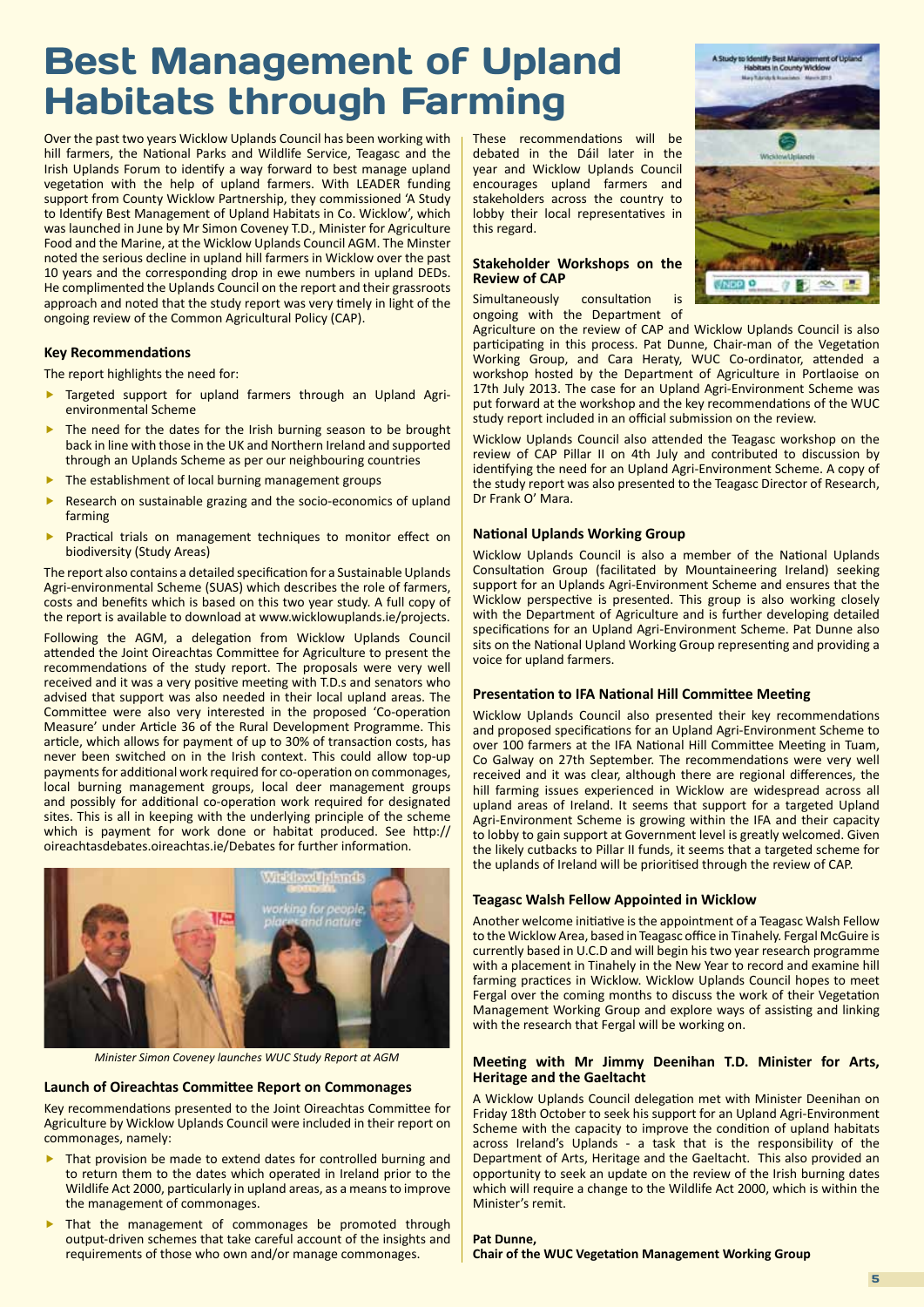### Development of a National Deer Management Policy

It is mid-October and the year is pushing on. Autumn has crept upon us, the leaves are turning and it is now stag shooting time. Everything, it seems, progresses except bureaucracy.

This time last year it appeared that the Department of Agriculture was on the verge of creating a National Deer Management Policy. Submissions had been made, a draft policy was produced and discussed, there were more submissions and a deadline was set for the policy launch. Then, sadly, Junior Minister Shane McEntee passed away and naturally the process was suspended.

It only began again this autumn, with what could be interpreted as a step backwards. The new Junior Minister, Tom Hayes, announced another round of consultations. It seems that although consultation is welcomed, it can sometimes be a substitute for action.



*Glendalough Hind – Photo taken by Darren Flynn*

Nevertheless something is becoming very clear from the process; the deer problem in the Wicklow Uplands is at a different level to the rest of the rest of the country. It is probable that 40% of the country's deer are located here and we are experiencing the huge pressures that spring from such high population levels. However, in Wicklow we have also made far more progress towards identifying a potential solution than anywhere else. The Wicklow Deer Management Group (WDMG) is the only body in the country where all the stakeholders have come together to examine ways of managing deer effectively and the Balinastoe Deer Management Project, which grew out of WDMG, is the first attempt at collaborative, practical management of deer in a specific area.

Any national deer management policy should recognise the extent of the problem in the Wicklow Uplands, and build on the progress we have made in identifying solutions. Now that the consultation period of the process is complete, the next phase in deer management must be decisive co-operative action.

**Declan O'Neill, Chairman, Wicklow Deer Management Group**



### Member Organisation Profile WUC Economic and Tourism Panel



*Former Operation Shamrock German refugee children revisit Glencree for 2013 Gathering - 67 years later.*

Glencree Centre for Reconciliation is situated in the Wicklow hills and occupies an historic Office of Public Works site with a history going back to the aftermath of the 1798 rebellion. The centre includes a coffee shop which is a haven for recreational users of the hills and an exhibition entitled 'From Rebellion to Reconciliation'. Conference and training facilities are also available onsite and residential accommodation which can accommodate up to 100 people.

For the past 40 years, Glencree has worked with people to find non-violent ways out of conflict. Current activity on the island of Ireland concerns the out-workings of the 1998 Belfast Agreement by encouraging new peace-making partnerships with politicians, community leaders, women's groups, former combatants, victims/ survivors and school students. Glencree also works internationally to bring lessons from the peace process in Ireland/Northern Ireland to other parts of the world including Israel/Palestine, Afghanistan, Haiti and Columbia.

Part of the history of the site was its use as a temporary haven run by The French Sisters of Charity for children from Germany, Austria and France who were caught up the aftermath of the World War II. The project, which was promoted by the Irish Red Cross, involved

around 1,000 children and was known as 'Operation Shamrock'. Twenty-one of the children were recently reunited at the Glencree on Saturday 5th October 2013 as part of the Gathering 2013. The former refugees were joined by more than 300 guests from Germany, Ireland, Wales and the USA, including some of the foster families who gave homes to the children over 60 years ago.

Many tears were shed as the 'children' shared their memories. Theodore Edward Kavanagh was separated from his brother Tony and brought to Ireland from an orphanage in Germany, "I thought Tony would arrive after me but he never came. I never knew what happened to him until sixty years later when we finally found him in Germany". Despite not being able to speak one another's language, the brothers attended the Gathering event together at Glencree, sitting side by side with huge smiles on their faces.

The Operation Shamrock Gathering was co-hosted by Glencree, the Embassy of the Federal Republic of Germany in Dublin, the Irish Red Cross and the Wicklow Gathering 2013 Committee.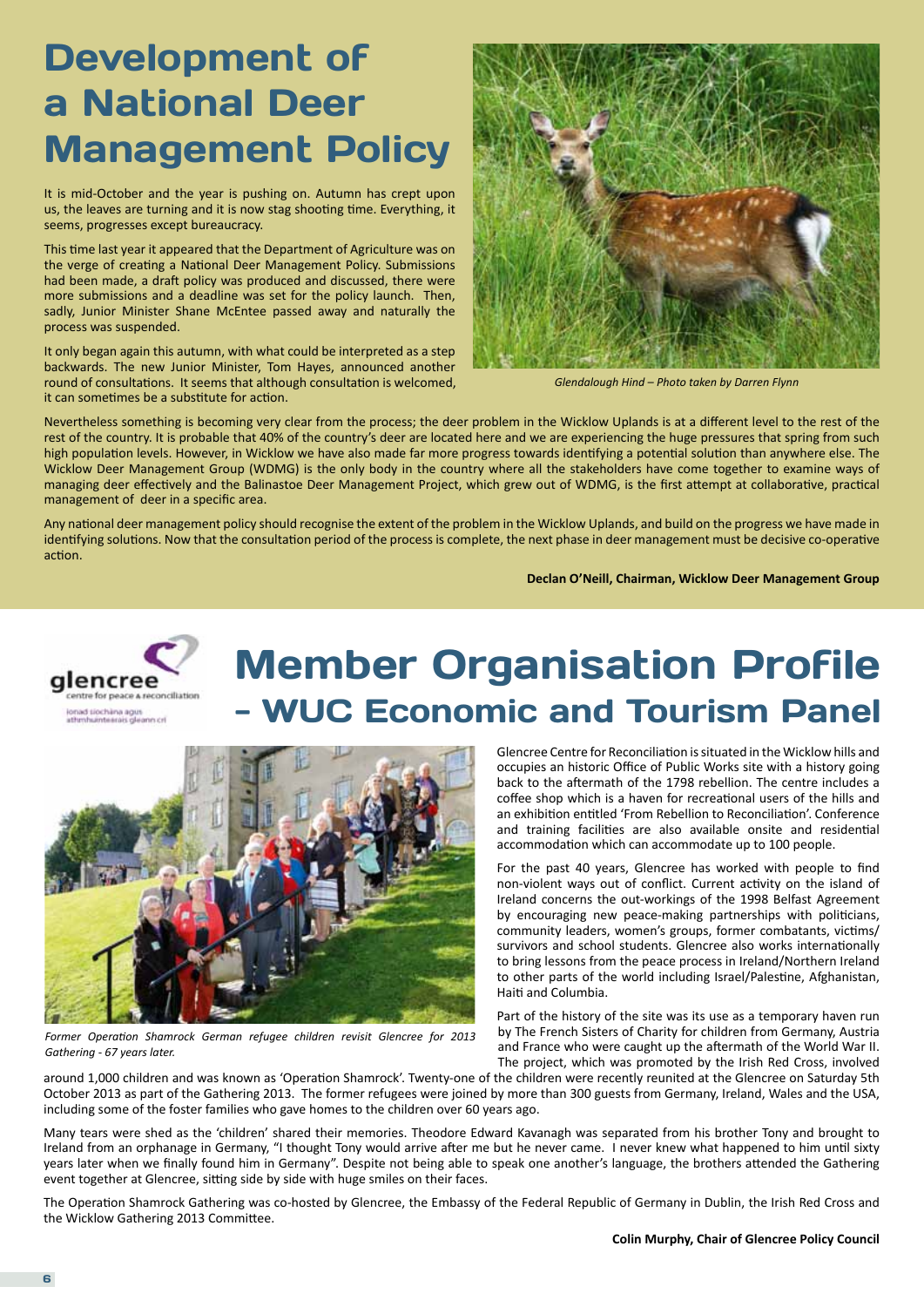### Making the most of Wicklow's Private Woodlands

Close to 20% of Wicklow is under trees. In the past 25 years there has been a significant growth in private planting and 500 private woodland owners now account for 11.7 thousand ha or 33% of the total forest cover. Coillte with 26.4 thousand ha is still the dominant owner. Private planting is outstripping state planting. However Ireland lacks the private farm forest tradition common throughout Europe - including the role played by producer groups.

Wicklow Uplands Council recognised the emerging importance of private forestry in terms of land use and economic importance. In 2008, encouraged by the late Pat Farrington of the Forest Service, WUC engaged forester Michael Doyle to conduct a desk study of the private woodland estate in Wicklow. This led to the formation of the Wicklow Private Woodland Owners Group (WPWOG) with support from Teagasc, Wicklow Rural Partnership and the County Council.

#### **Production Forecast Study & Market Assessment Study**

An early initiative by WPWOG was partnering with County Wicklow Partnership to obtain LEADER funding to do a timber production forecast for the county for the period 2010 – 2030.

A very clear picture emerged of forest owners wanting to learn about and get involved in forest management but in a state of inertia over what to do and when to do it.

Of the owners surveyed only:

- ▶ 10% of forest owners had already thinned their woods
- ▶ 34% had put in inspection paths
- ▶ 17% of forest owners have applied for felling licenses
- ▶ 12% of forest owners have applied for forest road grants
- ▶ 10% had developed road access to their forest



*Deere on the Hills – Photo taken by John Kilbride*

The findings demonstrated an urgent need especially in relation to first thinning if the long-term value of the timber is to be optimised.

#### **The Vulcan Project**

Timber biomass for energy is rapidly growing in importance as an economic alternative to fossil fuels. Danone, the global dairy product company, has installed a 5MW biomass boiler in its Wexford dairy plant and is a customer for 18,000 tonnes of wood chip per annum. It wants to contract with farmers to supply its biomass needs.

Danone has identified private forestry owner groups in the region for investment from its Ecosystem Fund. The Fund's aim is to link the Company's core business with projects which deliver relevant and powerful social change.

The Vulcan Project is a partnership between Forest Owner Group Companies, the Danone plant in Wexford, Danone's Ecosystem Fund and local LEADER Partnership Companies. Owner groups from Wicklow, Wexford, Kilkenny, Laois, Waterford and South Tipperary are participating.

The core concept of the Vulcan Project is the creation of farmer owned commercial entities to drive the harvesting, processing and marketing of their timber. This would mirror the role played by forest producer groups across Europe. The objective is for these groups to develop sustainable businesses. Once fully operational they can produce a range of biomass and timber products for domestic, industrial and agricultural customers. Danone has committed to purchase the wood fuel for their boiler from groups participating in the project but does not impose any obligation on owners to supply.

With Vulcan and LEADER funding WPWOG has engaged a Facilitator, Harry Everard. He is in the process of building a database of owners and compiling accurate information on their forests. This will be a valuable aid for coordinating and clustering thinning and marketing. WPWOG is now establishing a woodland owners co-op to service owners and commercially optimize returns for their timber.

**Sean Eustace, Hon. Secretary, Wicklow Private Woodland Owners Group.**

### WUC New Three Year Strategic Plan

Wicklow Uplands Council's Three Year Strategic Plan 2011-2013 is drawing to a close and the organisation is in the process of consulting with its members and stakeholders regarding the preparation of a new Strategic Plan for the next three year period. This will commence with a Stakeholder Consultation Meeting on 23rd October in the Glendalough Hotel with a view to getting input from all our members.

This is an opportunity for members and stakeholders to discuss opportunities and challenges facing the Wicklow Uplands and to identify priorities for the next three years. There will be a review of progress over the last three year period and a brief update on ongoing projects not yet completed which are likely to continue through to the new plan. Member groups and individuals are asked to consider their proposals within the context of Wicklow Uplands Council's mission:

#### *'To support the sustainable use of the Wicklow Uplands through consensus and partnership with those who live, work and recreate there'*

Following the consultation process, WUC Co-ordinator Cara Heraty will collate proposals which will be prioritised by the board of directors. A framework for the new plan will be prepared on the basis of the strategic priorities identified by the members and a draft plan prepared for further consultation. This draft three year plan will be presented to members in early 2014 and an opportunity for feedback provided. Given funding limitations, the board has recommended that the preparation of the new Strategic Plan be facilitated in house and that it build on the previous process and 2011-2013 plan undertaken by Kathy Walsh Associates.

Written submissions are also welcome and should be sent to info@wicklowuplands.ie or Wicklow Uplands Council, Parish Hall, Main St, Roundwood by *Friday 15th November, 2013.* The previous Strategic Plan is available to download on www.wicklowuplands.ie under 'about us'.